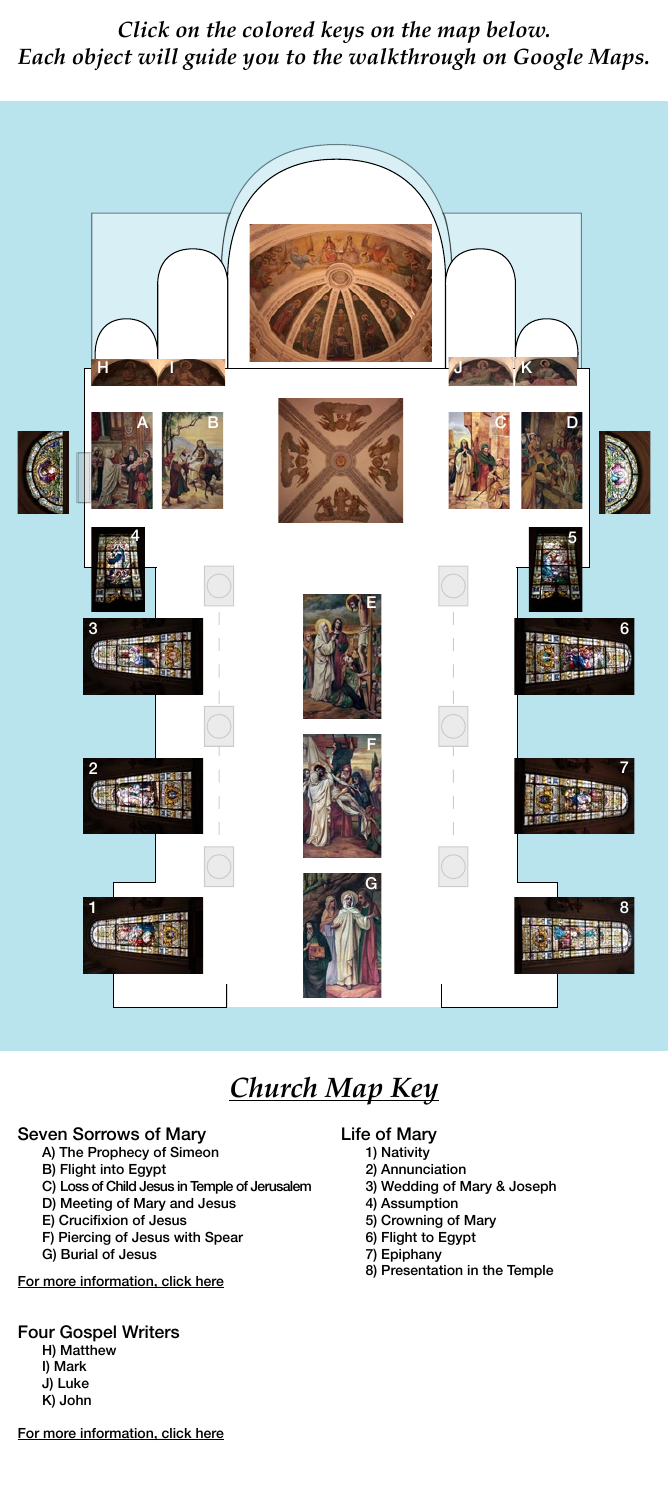## **The Seven Sorrows of Mary**

It is only too seemly that any church given the name of "Mater Dolorosa" should feature somewhere within its walls the Seven Sorrows (Dolors) of the Blessed Mother; the Latinphrase "Mater Dolorosa," after all, translates to "Mother of Sorrows." The Seven Sorrows, almost all of which are derived from Scriptural events, comprise a devotion which is a common staple of Catholic tradition; the Feast of Our Lady of Sorrows is celebrated twice a year, both on the 15th of September and on the Friday before Good Friday. Though Catholic history has always included veneration of the Blessed Virgin, nothing was official until the 13th century, when seven well-to-do gentleman with a devotion to Mary left Florence, Italy for Mount Senario. There, they sought a place wherein they could, as a community, devote their lives to God. In 1239, on Good Friday, the Blessed Virgin Herself appeared to the seven and communicated her desire that they form an Order dedicated to the Sorrows. Such a request, considering its source, is not one to be lightly denied; the Order of the Servants of Mary (the Servites) was soon founded. St. Bridget, patron saint of Europe, Sweden, and widows, was told in the 14th century (she was born in 1303 and died is 1373) that those who meditated upon the 7 Sorrows

would be amply rewarded, recieiving the following Seven Graces from Mary Herself:

- 1) I will grant peace to their families.
- 2) They will be enlightened about the divine mysteries.
- 3) I will console them in their pains and I will accompany them in their work.
- 4) I will give them as much as they ask for as long as it does not oppose the adorable will of my divine Son or the sanctification of their souls.
- 5) I will defend them in their spiritual battles with the infernal enemy and I will protect them at every instant of their lives.
- 6) I will visibly help them at the moment of their death, they will see the face of their Mother.
- 7) I have obtained (This Grace) from my divine Son, that those who propagate this devotion to my tears and sorrows, will be taken directly from this earthly life to eternal happiness since all their sins will be forgiven and my Son and I will be their eternal consolation and joy.

The feast day itself was instituted in a synod at Cologne in the year 1413; this was in reaction to iconoclast Hussites (followers of the radical Jan Hus who are reported to have destroyed Catholic icons). The day was originally determined to be the Friday following the third Sunday after Easter, commemorating the sufferings of Mary during Christ's Passion and Death. Originally kept only in a few countries and on a variety of dates (some fixed, some not), the feast was broadened in certain areas by the termination of the fifteenth century to include either five or, in some cases, all 7 dolors (sorrows). The date was made more uniform in 1727, when Pope Benedict XIII extended it over the entire Latin Church; it was to be celebrated the Friday preceding Palm Sunday. Meanwhile, the Servites had been given their own feast in 1668, whose object was the seven sorrows of the Blessed Mother. The date was the 15th of September; in 1814 Pope Pius VII extended this feast to the entire Latin Church.

#### 1st Sorrow: The Prophecy of Simeon

The first of the seven Sorrows refers to the Prophecy made by Simeon, briefly described in Luke's Gospel as "righteous and devout." Simeon, having been told by God that he will not die until he has seen the Messiah, sees the infant Jesus in the Temple and, taking him from his mother, blesses God for the fulfillment of His promise. He then turns to Mary and hints at the turmoil that will mark Jesus' life, ending with the gloomy prophecy that "a sword shall pierce your soul, too." (It is worth remarking that, in Catholic art, the Seven Sorrows are represented by seven swords in Mary's heart.) It is also interesting to note that Simeon's prophecy on the life of Jesus serves as a neat contrast to the joyous pronounciations of the arch-angel Gabriel; it adds the necessary dimension of sorrow to Gabriel's triumph. In this particular rendition, Mary is portrayed as a young woman clothed solely in white. In Catholic art, white has long since been considered the color of purity and innocence. Although not her typical color (Mary is usually portrayed in azure blue raiments as befits her celestial status), it is nevertheless fitting, considering the Catholic veneration of Mary. In the novena for the Immaculate Conception, Mary is described as having, among other things, "a deep humility, a purity greater than the angels." Her hands are slightly extended, no doubt reminding the viewer that she has just allowed Simeon to take her child. Simeon himself is, in keeping with his Biblical status, given a rather Mosaic beard, symbolizing his wisdom, age, and general devoutness. (In prior days, one's elders were treated with considerable respect, and their years were considered venerable.) It is Simeon, rather than Mary, who wears the symbolic blue, though it is rather darker in his case. Royal blue was often used to announce the coming of the King; it is thus fitting that Simeon should wear this color. After all, his role as prophet necessarily announces the greatness of Christ, paving the way for His ministry. Simeon is also clad in a rather reddish vestment. In Catholic art, red is often used to symbolize the Holy Spirit; it is hence the color of Pentecost. Accordingly, Simeon is undoubtedly "moved by the Spirit" during his prophecy, and this divine inspiration is represented accordingly. Simeon holds the Christ Child in his hands; one hand is raised with all the eloquence of Pickwickian oratory as he gives his prophecy. Behind him is Anna, his wife, portrayed as an elderly woman. She wears black with undertones of white; when these two colors are together, they symbolize humility. She appears to be gazing fondly at Jesus, who, like His Mother, wears only white swaddling clothes to emphasize his youth and purity. Behind Mary is her husband, Joseph. One is almost frustrated to see that he too is clad in blue; however, a closer look shows that this move is sensible rather than (as impulse might tell us) merely perverse. Blue, after all, besides being the official color of the Blessed Virgin, is also the color of hope, servitude, and heavenly grace, underlining both Joseph's humble nature and his blessed status as husband to the Mother of God. One source notes the undercurrent of humility throughout this first Sorrow; this is a point to consider, particularly when one notes the Holy Family Themselves. After all, they have come quietly, only to fulfill their obligation under the Law, and they in no way try to mask their poverty. (One observes the offering of the turtle doves, a sacrifice which was in those days less costly than a lamb and was usually purchased by the poor.) Then, of course, there is the already mentioned point of Joseph wearing blue, possibly to express his humble stature as servant of God, as well as the simplicity of both the Blessed Virgin and Christ himself. Both of them are simply and unobtrusively clad in white, and the extension of Mary's hands has a distinctly supplicating look, indicating humility. Another aspect worthy of consideration is the differing distinctness visibile in the Holy Family's haloes; while all three members of the Holy Family have one, symbolizing their holiness, one notices that Joseph's is transparent, more of an outline than anything. Mary's is more distinct; it is translucent verging on opaque. The Christ Child's, meanwhile, is definitely opaque and of a brighter, more positive yellow than either of the others. A look at the use of halos in Catholic art shows that there is a specific hierarchy not always strictly observed by artists. Nevertheless, it is plain enough that Joseph's fainter, less distinct nimbus (another word for halo) is probably a "simple orb," designated for those given the title of Blessed or Saint. Mary's brighter, clearer orb does not clearly fit into any category, but it is closest to the "aureole," which is often used around either the head or body (or both) of the Blessed Virgin. Christ's brighter, more opaque aureole no doubt emphasizes his divinity. Clustered to the side are three children of unknown name, one of whom clutches a palm. In Catholic art, palms are often associated with matyrdom; Christ is sometimes seen holding one as a symbol of His victory over sin and death. This may also be foreshadowing the events of Palm Sunday, when Christ was hailed as a king, and His subsequent Passion.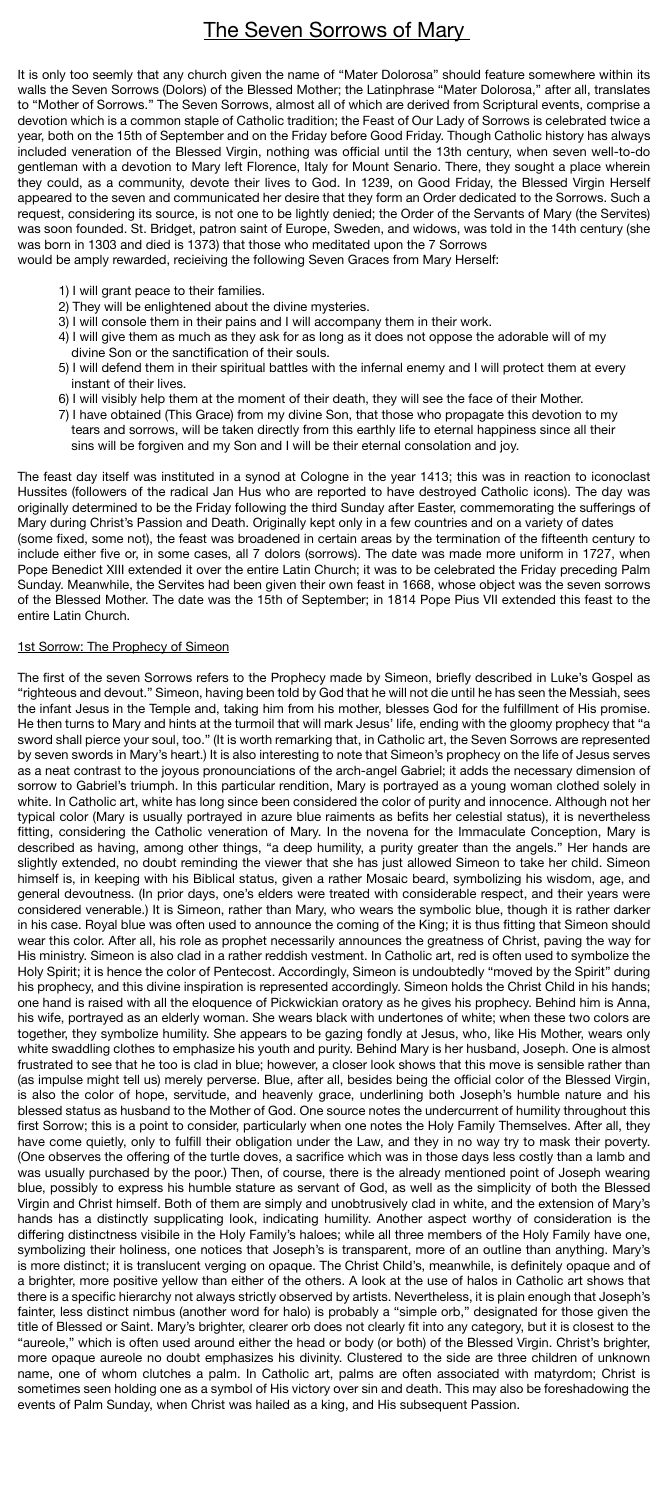#### 2nd Sorrow: The Flight Into Egypt

The second of the seven Sorrows of Mary is the flight of Mary and Joseph into Egypt. Perhaps a little background is in order. The perfidious and paranoid king Herod, clearly not acquainted with metaphor, took Christ's title as "King of the Jews" with a painful literalism which left him convinced that the infant was a danger to his power. (This was not the first manifestation of Herod's paranoid cruelty; he had, in the past, murdered several people, including family members, who seemed too close to the crown for comfort. The Emperor Augustus once remarked that it was better for one to be Herod's pig than his son.) Accordingly, he sent the three Wise Men out to locate this competition and begged that they inform him of the child's whereabouts, that he might "do him homage." (This plan was luckily thwarted, as the Magi returned home another way.) However, he soon contemplated ordering the death of every male under age two in Bethlehhem; Joseph was accordingly warned of this in a dream, so he and Mary and Jesus fled to Egypt, so that Christ might be saved. (Let it be noted that Egypt was no random destination; it was at the time traditionally considered a place of refuge for those fleeing Palestine, the place of Christ's birth. To begin, this mystery is an interesting vindication of Simeon's prophecy, which said that Christ would be a "sign that would be contradicted." Simeon's foretelling of the turmoil that Jesus' life would occasion was already proving true, even in His infancy. In this particular rendition, Mary is shown on a donkey, presumably being led by her husband to Egypt. In her arms, she holds her child. The whole of it offset by a yellowish desert sky and the beginnings of a city (presumably Bethlehem) behind them. In keeping with the running theme of humility, the donkey on which Mary rides is a prominent part of the picture. Just as with the story of Christ riding on a donkey on Palm Sunday, the animal is symbolic of their poverty and humble status. Also in keeping with the humble overtones of the art, both Christ and Joseph are clad mainly in brown, which in Catholic art is symbolic of humility, earth, and poverty. (For these reasons, it is closely associated with the monastic life.) Here, Mary is clad mostly in white but with a dull blue veil on her head. (Blue, of course, is considered Mary's symbolic color in Catholic tradition, though the blue is usually a more cheerful, delicate azure.) Joseph also wears white over his head—again symbolic of purity—but this strikes one as practical as well as artistic, for white would be best in the hot sun. There appears to be a certain lack of facial continuity; while Mary and Joseph and Jesus are all clearly recognizable, their facial features are nevertheless somewhat different in almost every picture. It is also interesting to note the age of St. Joseph in the last two pictures; he is portrayed as a fairly young man. He may not be a beardless youth, but he is certainly not the withered patriarch some art would have him be. It appears that this more moderate portrayal of St. Joseph is closer to the factual person; scholarly opinion has decided that, at the time of Christ's birth, Joseph was probably in his thirties. This also makes logical sense, as he was chosen to be Mary's protector and aid amidst her difficulties, and said protection and aid would be best accomplished by someone at their physical and mental peak. The idea of Joseph being an elderly man derives from mainly Greek ecclesiastical writers; it has no authoritative basis beyond some apocryphal writings. However, it (the portrayal of old age) has also been used so as to communicate Joseph's virtue (consider the Book of Wisdom's "a spotless life is old age,"), as well as his paternal nature. It was also used to dissuade from any errant minds the idea of Mary not being a Virgin; presumably, the painter sought to impress the Blessed Virgin's purity by making the idea of marital relations between Mary and her husband unthinkable. Nevertheless, Joseph's youth here is most probably more factually accurate, and as a younger man he provides a role model of fatherhood, chastity, and masculinity. Mary, meanwhile, is portrayed in a very simple and human way, reminiscent of the Renaissance era Marian portrayals, wherein the Humanist influences of the time wanted to make Mary more approachable and put less emphasis on her divinity. As is typical of Marian art, her eyes are cast down, suggesting modesty and a certain solemnity; it brings to mind Mary's "reflecting" on things "in her heart." Perhaps this was done to remind the viewer of Mary's human aspect; she, too, suffered in this life, and is thus able to sympathize with us.

#### 3rd Sorrow: Searching for Jesus

The third of the seven sorrows constitutes the reverse of the third Joyful Mystery: that of the finding of the Child Jesus. The third sorrow depicts the search for the Child Jesus. The Gospel of Luke (beginning at Luke 2:41) tells us that Mary and Joseph went to the Temple according to "festival custom" for the Passover. Having completed their business there, they then left, unknowingly leaving their son behind. Luke records that they searched, in great perturbation, for three days for their son before finding Him in the temple. Some contemplation has been devoted to the Blessed Virgin's sorrow and distress during this search; St. Alphonsus Liguori postulates that she may have attributed it to "some negligence on her part," while Mary Herself revealed to Venerable Mary of Agueda in the 1600s that "in my great love the uncertainty as to the cause of His withdrawal gave me no rest until I found Him." Renowned Catholic bishop Fulton Sheen says that Mary, having felt "the sting of His absence," she could understand the plight of sinners (sin resulting in a separation from God) and be a "refuge" for them. Further, Sheen moralizes that Mary must serve as an example for us all in that she searched for Jesus; that is, she did not passively await His return. In this particular rendition, Mary is portrayed much as she was in the previous portraits: she is clad mostly in white, the color symbolizing purity and virginity, with a blue veil. Again, the blue is rather darker than the delicate azure so symbolic of Mary; perhaps this darker shade is meant to convey Mary's sorrow. Her eyes are cast toward Heaven, as if in supplication, and one can only imagine her humbly petitioning God to bring back her Son. As noted before, Mary's facial features are not quite the same as in the two other portrayals; the same applies to Joseph. Joseph is here shown as notably older looking than in the previous pictures; though still not the gray-bearded sage that is portrayed in some art, there are unmistakable signs of middle age in the lines of his face and the gray of his beard. He wears a dusty orange garment with a deep green shawl. Green, as used in Ordinary Time, is typically symbolic of new life and general renewal, also of hope; perhaps this can be interpreted as an indication of the joyful reunion to come. Meanwhile, orange symbolizes courage, endurance, and strength, all of which are virtues of an ideal parent and may be intended as a compliment to Joseph's role as husband of Mary and foster father of Jesus. Joseph and Mary are standing outside a brick building (the Temple, probably), and Joseph carries his famous walking stick (though it is not here endowed with its symbolic growth of lilies), no doubt indicative of the long journey he and his wife have undergone and the turmoil of their present situation. Joseph appears to be addressing a bandaged man lying outside the temple: no doubt a cripple and a beggar, ostracized from common society. (Thus, in even addressing him, Joseph and Mary are indicating their humility and freedom from social snobbery.) It is assumed that they are asking him if he knows the whereabouts of their Son. The beggar is emaciated and lightly clad, again emphasizing his humble social status. To bring the viewer's attention to their innate holiness, both Mary and Joseph have a halo, though Mary's, of course, is more opaque and distinct than that of her husband.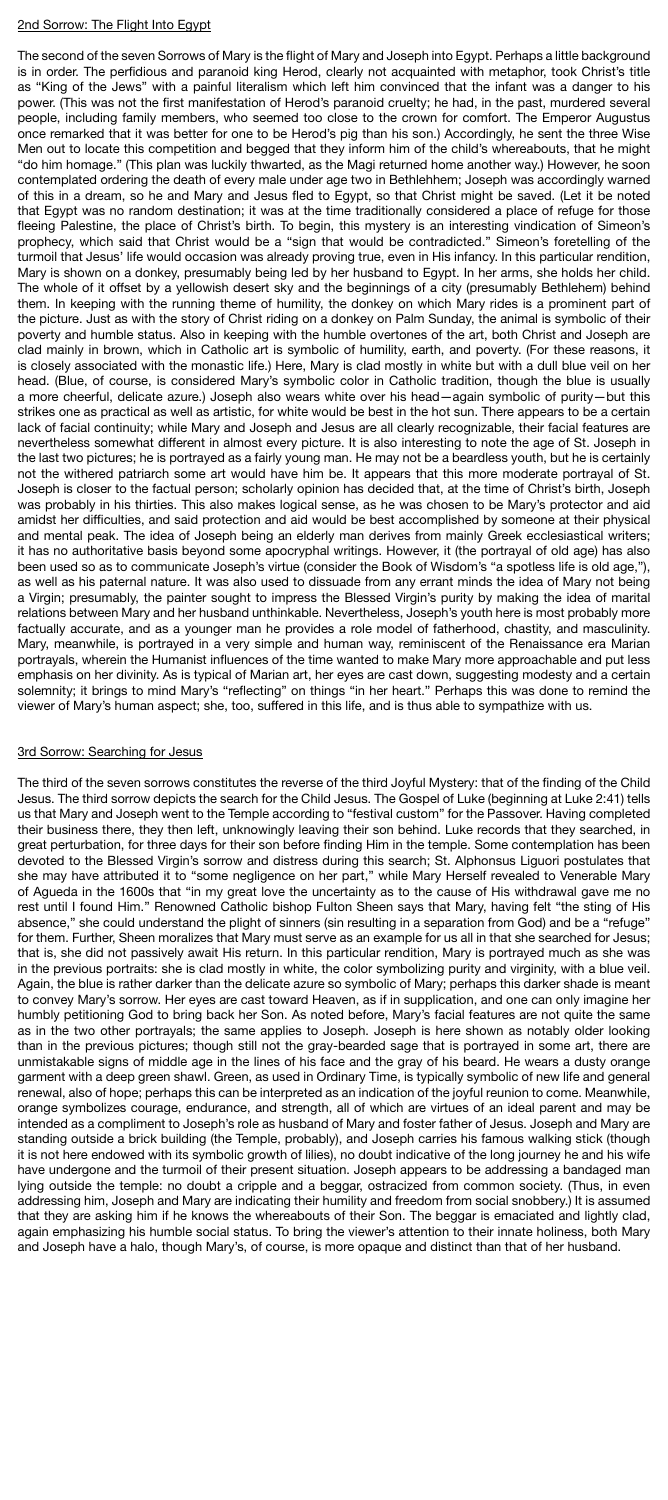#### Fourth Sorrow: Mary and Jesus meet on the Way to Calvary

The fourth sorrow of the Blessed Virgin marks a distinct shift: that from Jesus's childhood to his adulthood. Mary's sorrows become progressively darker; in this one, for example, she meets her beloved Son on His way to be crucified. This particular event, unfortunately, does not have a specific Scriptural reference, but it does have an important place in Catholic tradition; it is the fourth Station of the Cross, prayed throughout the year but particularly during Lent. The scene, as one can imagine, is one of particular horror and sadness; St. Bernard refers to it as "the most sorrowful Mother meeting the Most Sorrowful Son." Mary's own sorrow is evident; she revealed to St. Bridget of Sweden that she knew where Jesus had passed because the footsteps were "marked with blood." With her was St. John, presumably the "disciple whom Jesus loved" and, in Catholic tradition, the writer of the fourth Gospel. Sister Anne Catherine Emmerich, a nun and mystic, tells us that Jesus was seen:

"almost sinking under the heavy weight of his cross…his head, still crowned with thorns, was drooping in agony on his shoulder. He cast a look of compassion and sorrow upon his Mother, staggered, and fell for the second time upon his hands and knees. Mary was perfectly agonized at this sight; she forgot all else; she saw neither soldiers nor executioners; she saw nothing but her dearlyloved Son; and, springing from the doorway into the midst of the group who were insulting and abusing him, she threw herself on her knees by his side and embraced him…A momentary confusion ensued. John and the holy women endeavored to raise Mary from the ground, and the archers [who were assisting in this dreadful procession] reproached her, one of them saying, 'What hast thou to do here, woman? He would not have been in our hands if he had been better brought up.'"

According to Sister Josefa Menendez, in an encounter with Christ He Himself referenced "My Blessed Mother, whose heart is pierced with grief." One can thus infer the way this scene, though not mentioned in Scripture, is entwined in Catholic tradition. In this particular depiction, Jesus is shown bending beneath the weight of the cross gazing into the face of His Mother. He is clad in white, indicating His own purity; as one says in the Eucharistic prayer, "this Holy victim, this pure victim, this spotless victim." The color white was no doubt chosen, as indicated, to emphasize Christ's sinless state as He died for our sins. Before him, bending with hands outstretched in sorrow and a desire to help, is Mary, also clad in white, so that both the innocence of she and her Son are emphasized. Christ also wears a golden yellow overgarment; interestingly enough, yellow with white is often used during Easter, so this perhaps is a foreshadowing of the great triumph to come. The gold tones also have certain royal overtones, perhaps emphasizing Christ's kingly divinity even in His time of trial. Finally, yellow in general symbolizes purity, love, and benevolence. Both Mary andJesus are crowned with golden haloes. Around them are a great variety of people, a crowd which one is tempted, at first glance, to dismiss as a mere mob. Nevertheless, a few familiar faces can be picked out. The haloed gentleman just behind Mary is most probably St. John, as the halo signifies sainthood and John has traditionally been associated with the Crucifixion. John is portrayed as a young, rosy, bearded man, which matches his typical portrayal as a near youth in Catholic art; despite the beard (which is somewhat unusual in art), he has the rude, ruddy healthiness of youth. John (if it is John) is clad in brown, signifying his own humility and poverty of spirit. It is possible, meanwhile, to suppose that the bearded man holding the cross's front is Simon of Cyrene, who (if the reader recalls) was summoned in the fifth Station to help Jesus carry the cross to Calvary. Simon is clad scantily in green, which is symbolic of new life and freedom from bondage. At Mary's side kneels a young woman with long, red-gold hair; this may be Mary Magdalene. Mary Magdalene is a well known figure in Catholic (indeed in Christian) tradition; she was a proud beauty when she met Jesus and a notorious sinner, but meeting Him humbled her, and it was she who used her long, lovely hair to wipe His feet. From then on, she faithfully served Jesus, and it was to her that He first revealed Himself when He was resurrected. True to Scripture, Mary is here protrayed as a young, alluring woman with long hair. To imply her turn for the better, she has a faint, transparent halo, and she is clad in green, symbolic of new life (and thus her spiritual renewal.) (In case one is interested, Mary's presence at the Crucifixion is attested positively by both Matthew and Mark and implied by Luke.) One can also discern in the painting a worker going ahead carrying the sign which would be hung on the Cross saying INRI: Iesus Nazareus, Rex Iudiorum. In English, this translates to Jesus of Nazareth, King of the Jews.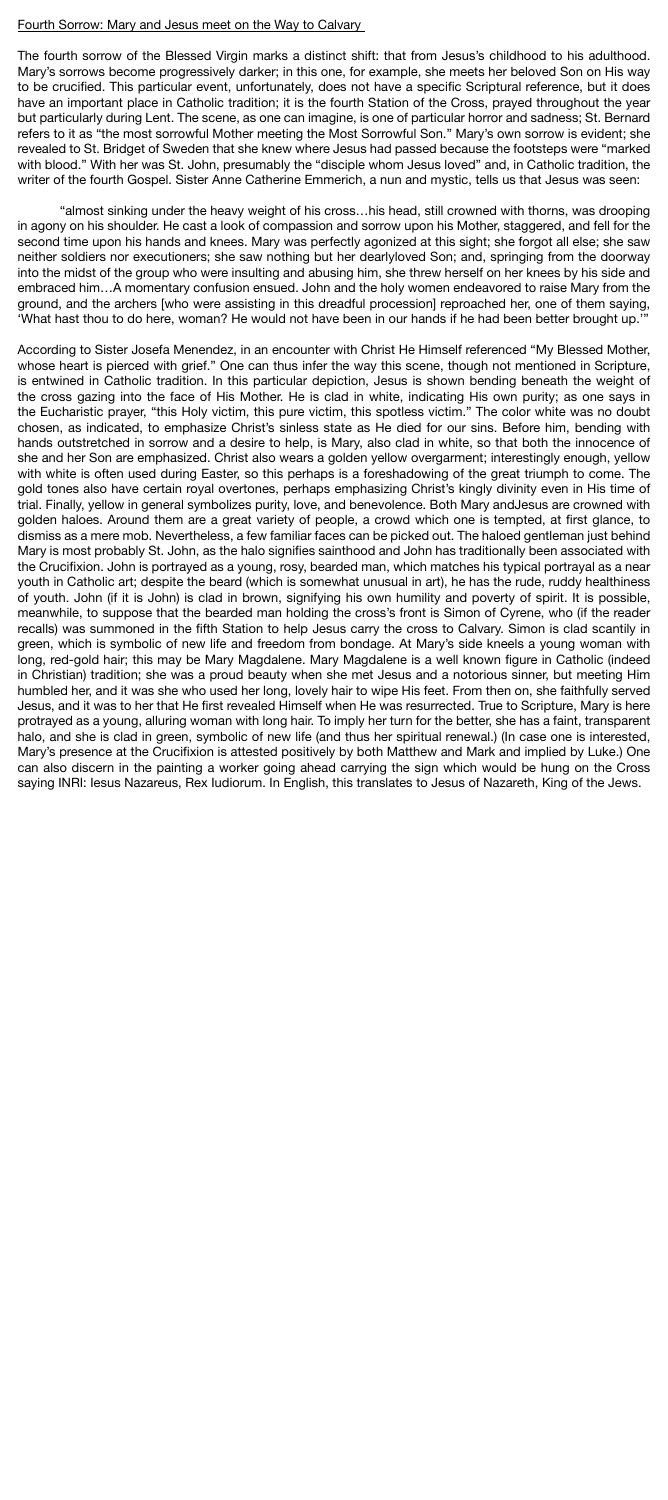## The Evagelists Work

Flanking either side of the apse, the four Evangelists eye the silent congregation with expressions ranging from stormy intensity to celestial contemplation to quiet thought, each clad in their different garments and each writing their different Gospels. Though they are, with modern carelessness, often lumped together as one group, nearly one name ("MatthewMarkLukeandJohn"), both their works and their likenesses show their remarkable diversity.

Just as Revelations describes (wherein the "four creatures" surround "the throne")\*, the writers of the Gospels, being just in front of the altar, surround Christ's place of enthronement in the church: the Tabernacle. All four evangelists are obviously at ease in the celestial regions, lounging upon clouds even as they scribble away at their Gospels. It is possible that said posture is indicative of motion in the fluid Baroque style. (Baroque art, particularly sculpture, often sought to create with stationary poses the suggestion of motion.) However, further consideration makes it more likely that the relaxed position of the three synoptic Evangelists (Matthew, Mark, and Luke) as well as the scroll present in each one's portrait recalls the reclining of the Romans on their tricliniums, thus harkening back to the Old Testament and the Jewish roots of Christianity.

Lastly, it is worthwhile to consider the question of the order of the Gospels: why are they placed in the order in which they are placed? Why, for instance, is it Matthew-Mark-Luke-John and not, perhaps, John-Matthew-Mark-Luke? Or Luke-John-Mark-Matthew? There are a few possibilities, some more historically supported than others. It seems, for example, almost too much of a coincidence that Ezekiel chapter 1 describes the four symbols in canonical order: that is, Matthew's symbol, Mark's symbol, Luke's symbol, John's symbol. However, New Advent, in its discussion of the ordering of the Gospels, states that the Gospels were given "no less than eight orders" in early times, depending on what the person ordering them wanted to convey. (Some, for example, wanted to place Luke so as to underscore his authorship of Acts, etc.) According to the aforementioned source, St. Jerome's ordering in the Vulgate is by far the oldest and was done simply by virtue of chronology; Matthew's gospel was, at the time, considered the first (though a different opinion prevails now) and so it was placed first. John's was traditionally considered the newest, so it was last, with Mark and Luke in between.

#### MATTHEW

Matthew, the Apostle, the tax-collector, wears a distinctly Mosaic beard: long, whitish, and distinguished. It is just the sort of beard that calls to mind the elders of the Old Testament and the solemnity of the Jewish Law; one can infer that this is supposed to indicate Matthew's emphasis in his Gospel of Jesus as a Jewish man and a fulfiller of the Law. Certainly Matthew is the one who gives us (although with some omissions) the careful tracing of Jesus' lineage, all the way back to Abraham, the father of Judaism. (When one considers his very Jewish audience, it makes sense that he would be eager to establish Jesus' credentials.) Like the other Apostles, Matthew's expression is somewhat celestial; his eyes are raised to Heaven as he writes his Gospel, no doubt taking down every word as it is spoken to him. He wears blue, symbolic of divine grace (recall the Blessed Virgin being clothed in blue), hope, and servitude; he also wears gold, symbolic of immense value and of the presence of God. This should come as no surprise, considering both Matthew's role as an Evangelist and his lounging on a heavenly cloud. His position, like that of the others, is lounging, as stated earlier. Beside him is an angelic man, again symbolic of Matthew's emphasis, throughout his Gospel, of Jesus as a human being, rather than just a divinity. It is worth noting that Matthew writes his gospel upon a scroll, rather than a book; while both have similar symbolic meaning (both, in this case, pointing to the learning and the Gospels of the evangelists), a scroll, being a more ancient form of a book, is thus typically given to Old Testament figures; this may be another indication of Matthew's link to the Old Testament and his conviction of the importance of Jewish roots in Christianity. It has also been said that Matthew is sometimes portrayed as recording, not just his Gospel, but specifically the genealogy of Christ, upon a scroll. The feast day of St. Matthew is the 21st of September.

#### **MARK**

Next is Mark, a man of fewer words than the rather garrulous Matthew. (Compare his 16 chapters to Matthew's 28.) Mark was not, in his time, believed to have been one of the 12 Apostles; there is some speculation over whether he is the young man described in his own gospel as running naked from the Garden of Gethsemane. Others believe Mark to be the first bishop of Alexandria. What is known is that his gospel is the oldest and that it was written for converted Roman Gentiles. Mark is here portrayed as an older man, as are the other two authors of the Synoptic Gospels, but his beard is less voluminous and dramatic than Matthew's. Mark is clad in what appears to be a pale purple, in keeping with his emphasis throughout his Gospel on the kingly nature of Jesus; his symbol, after all, is a winged lion, recalling his splendid line about " a voice crying out in the desert" (bringing to mind a lion's lone roar) and also recalling Christ's Resurrection. Lions, it is said, are born lifeless, and only enter this world by having the breath of life forced into them by their sires. The wings on the lion come, as do the other Evangelical symbols, from Ezekiel's description of the four "winged beasts." (See Ezekiel chapter 1.) Like Matthew, Mark reclines on a cloud, though rather more peacefully than the other. Eschewing Matthew's more theatrical pose, he bends quietly over his work as one might read the mail; he is pictured with both a book and a scroll. He also wears gold, again in keeping with his holy life and his literal proximity to God. St. Mark drew his

Gospel from various sources, including his friend St. Peter, the Church of Jerusalem, and the Church of Antioch. His feast day is April 25th.

#### LUKE

On the other side of the Sanctuary and in his own lofty nook, one sees Luke, a man of much proficiency and talent. Believed to have written both his Gospel and the Acts of the Apostles and the only Gentile on the Evangelical squad (he was born in Syria), he wrote his gospel somewhere between 70 and 85 AD. His scholarly nature is evident; he was referred to as the "beloved physician" and is rumored to have painted the first portrait of the Blessed Virgin. He's believed to have hailed from Antioch, and he wrote his Gospel for other Gentile Christians, probably well-to-do. Luke's unique spin in his Gospel is manifested in its nickname; it is called "The Gospel of Mercy." It takes particular time to emphasize Jesus' kindness and compassion to the poor, to sinners, to women (particularly fallen women), to lepers, etc. Accordingly, he makes much of Jesus coming to save everyone everywhere, regardless of rank or disease or gender. Luke, like Mark, also wears a short, well-kept beard; he also looks at his ease on a celestial cloud, the book symbolic of his Gospel open in his lap. Tucked behind him is an artist's palette and a wooden panel with a faint sketch of a figure on it, no doubt symbolic of his role as a painter and as patron saint of artists. He is also the patron saint of physicians, a fitting role for who was a physician himself in his lifetime. Luke wears gold and green; green in particular symbolizes nature, hope, and bounty. (This may have something to do with the optimistic nature of Luke's Gospel concerning the universality of salvation.) Behind Luke is an ox, befitting of his evangelical emphasis of atonement, particularly by blood; the ox was known as an animal of sacrifice. By some peculiar paradox, however, the ox is also symbolic of Christ's role as High Priest: Christ is both the sacrificer and the sacrificed. In keeping with Ezekiel's vision (Ezekiel 1), the ox is also winged. St. Luke's feast day is the 18th of October.